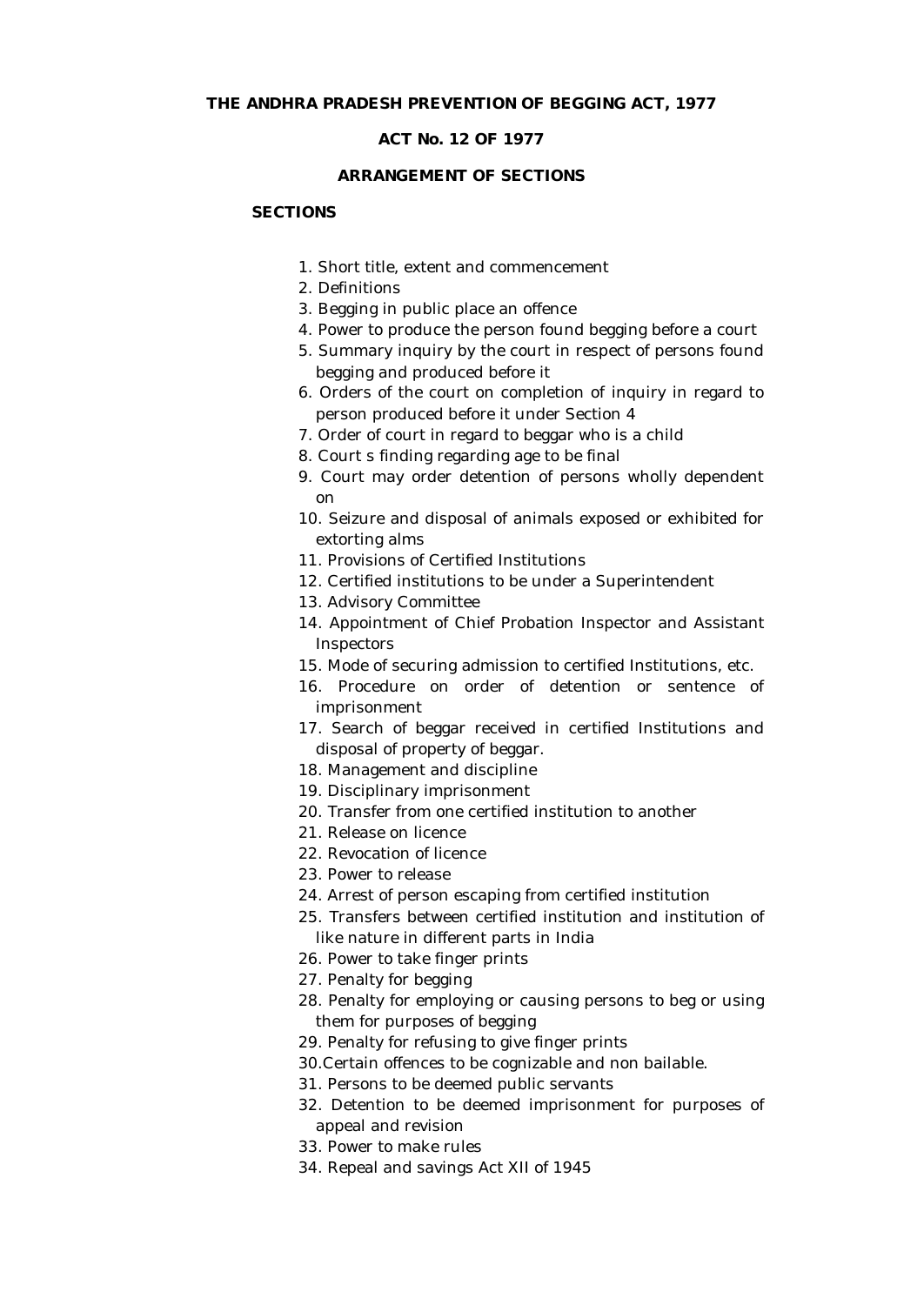### **THE ANDHRA PRADESH PREVENTION OF BEGGING ACT, 1977**

#### **ACT No.12 OF 1977**

[30th April, 1977]

### **AN ACT TO CONSOLIDATE AND AMEND THE LAW PROVIDING FOR THE PREVENTION OF BEGGING FOR THE DETENTION, TRAINING AND EMPLOYMENT OF BEGGARS AND THEIR DEPENDENTS IN CERTIFIED INSTITUTIONS AND FOR THE CUSTODY, TRIAL AND PUNISHMENT OF BEGGAR OFFENDERS IN THE STATE OF ANDHRA PRADESH.**

Be it enacted by the Legislature of the State of Andhra Pradesh in the Twenty eighth Year of the Republic of India as follows:

### **CHAPTER - 1 PRELIMINARY**

**1. Short title, extent and commencement-** (1) This Act may be called the Andhra Pradesh Prevention of Begging Act, 1977.

(2) It extends to the whole of the State of Andhra Pradesh.

(3) It shall come into force on such date as the Government may, by notification in the Andhra Pradesh Gazette, appoint and they may appoint different dates for different areas.

**2. Definitions-** In this Act, unless the context otherwise requires,-

(a) 'authorised officer' means any police officer, or such other person as may be authorised by the Government to arrest any person under this Act;

(b) 'begging' means,-

(i) soliciting or receiving alms for one's own subsistence or for the subsistence of his dependants and includes allowing a child in his care to solicit or receive alms;

(ii) soliciting or receiving alms, whether or not under any pretence, such as singing, dancing, fortune telling, performing tricks or offering any article for sale;

(iii) exposing or exhibiting, with the object of obtaining alms, any sore, wound, injury, deformity or disease, whether of a human being or of an animal;

(iv) having no ostensible means of subsistence and wandering about or remaining in any public place in such condition or manner as makes it likely that the person doing so exists by soliciting or receiving alms;

(v) allowing one self or a child or an animal to be used as an exhibit for the purpose of soliciting or receiving alms;

(vi) entering on any private premises for the purposes of soliciting or receiving alms;

but does not include soliciting or receiving money or food or gifts for a purpose, authorised by any law or authorised in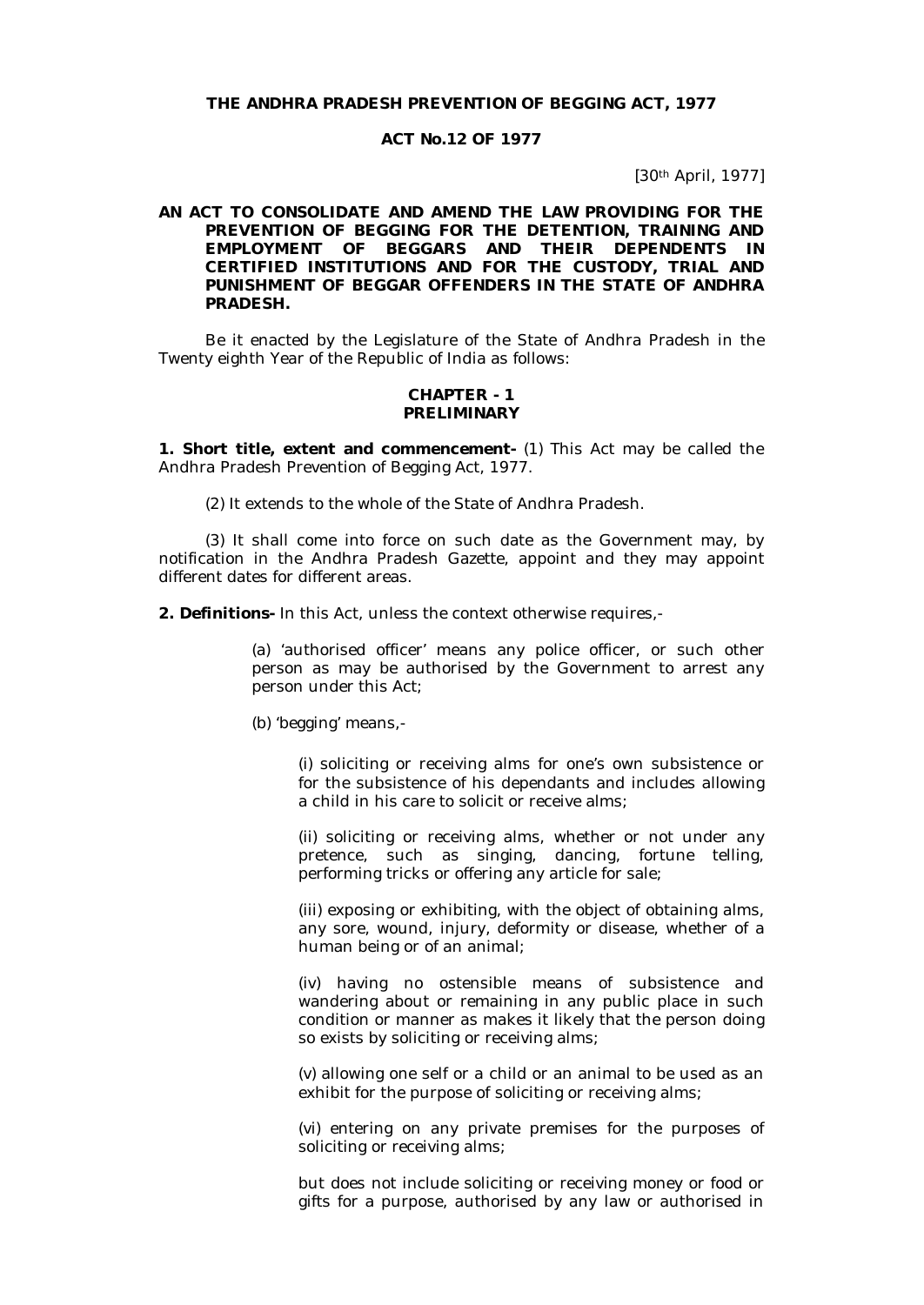the prescribed manner by the Government, or by the Commissioner of Police in the cities of Hyderabad and Secunderabad or by the District Collector elsewhere; and the word "beggar" shall be construed accordingly;

(c) 'Certified Institution' means any institution called 'special home' or 'work-house' which the Government may provide and maintain for the detention, training and employment of beggars and their dependents and includes any institution certified as such under sub-section (1) of section 11;

(d) 'Chief Inspector' means the Chief Inspector of certified institutions appointed under sub-section (1) of section 14;

(e) 'Child' means a person who has not completed sixteen years of age;

(f) 'Court' means the court of a Metropolitan Magistrate in the Metropolitan area of Hyderabad and that of a Magistrate of the first class or second class specially authorised by the Government in this behalf elsewhere;

(g) 'Government' means the State Government;

(h) 'notification' means a notification published by the Government in the Andhra Pradesh Gazette and the word 'notified' shall be construed accordingly;

(i) 'Prescribed' means prescribed by rules made by the Government under this Act;

(j) 'public place' means any public street or road or thoroughfare or any place of public resort and includes any public conveyance or railway carriage or premises of a railway station, seaport or aerodrome;

(k) 'special home' means an institution, established and maintained by the Government under the provisions of this Act for detention of beggars not physically capable of ordinary manual labour, and includes any institution certified as such under subsection (1) of section 11;

(1) 'Superintendent' means a person placed in-charge of a Certified Institution, by whatever name called;

(m) 'work-house' means an institution established and maintained by the Government under the provisions of this Act for detention of beggars physically capable of ordinary manual labour, and includes any institution certified as such under sub-section (1) of section 11.

## **CHAPTER-II BEGGING MADE AN OFFENCE**

**3. Begging in public place an offence-** No person shall beg in a public place after the commencement of this Act and it shall be an offence punishable under this Act, if any person is found begging in a public place.

(2) Any person who is found begging in a public place shall be liable to be punished under section 27 or dealt with in the manner provided in Chapter-III.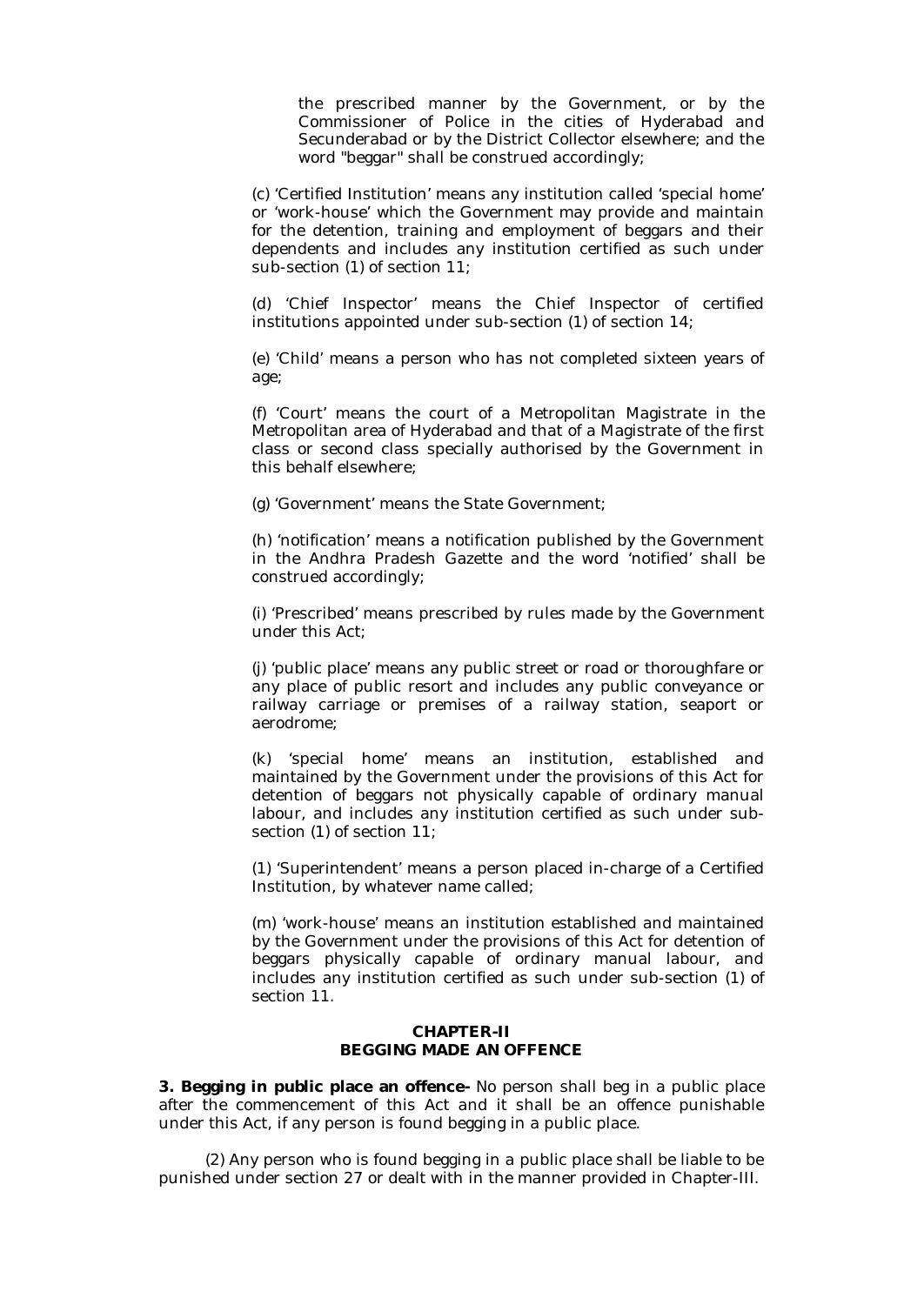#### **CHAPTER-III**

# **ARREST OF BEGGARS AND THE PROCEDURE FOR COMMITTING THEM TO CERTIFIED INSTITUTIONS, ETC.**

**4. Power to produce the person found begging before a court-** (1) Any authorised officer may arrest without warrant any person who is found begging in contravention of section 3.

(2) Any person arrested under sub-section (1) shall be informed as soon as may be, of the grounds for such arrest, and shall be produced before the nearest court within a period of twenty-four hours of such arrest excluding the time necessary for the journey from the place or arrest to the court, together with a report explaining the circumstances under which the arrest was made.

(3) The court shall, as soon as may be, order the person to be taken before a medical officer, not below the rank of an Assistant Surgeon, and the medical officer shall, after examining such person, prepare and forward a medical report to the court regarding the age and physical capacity for ordinary manual labour of such person.

(4) The medical officer referred to in sub-section (3) shall state in the medical report referred to therein, inter alia-

(a) the age and sex of the person;

(b) whether the person is suffering from leprosy;

(c) from what, if any, communicable disease other than leprosy, the person is suffering;

(d) whether the person is an idiot or of unsound mind; and

(e) what is the general state of health and bodily condition of the person and for which kind of work, if any, he is fit.

**5. Summary inquiry by the court in respect of persons found begging and produced before it-** (1) The court before whom the person is produced under sub-section (2) of section 4, shall on receipt of the medical report referred to in sub-section (3) of that section, make a summary inquiry into the facts and circumstances of the case and also age, character and the physical capacity for ordinary manual labour of the person produced before it.

(2) During such inquiry the court shall explain to such person the facts alleged against him in the report of the authorised officer and record any statement which he may wish to make with reference thereto.

(3) If such person disputes the correctness of the report of the authorised officer in any material respect, the court shall proceed, as nearly as may be, in accordance with the procedure laid down for the trial of summons cases in the Code of Criminal Procedure, 1973 (Central Act 2 of 1974).

(4) If the inquiry cannot be completed forthwith the court may adjourn it, from time to time and order the person to be remanded to such place and custody as may be convenient.

(5) For the purposes of inquiry, the court may examine the medical officer as a witness and shall reduce the examination to writing.

**6. Orders of the court on completion of inquiry in regard to person produced before it under section 4-** (1) If on completion of the inquiry, the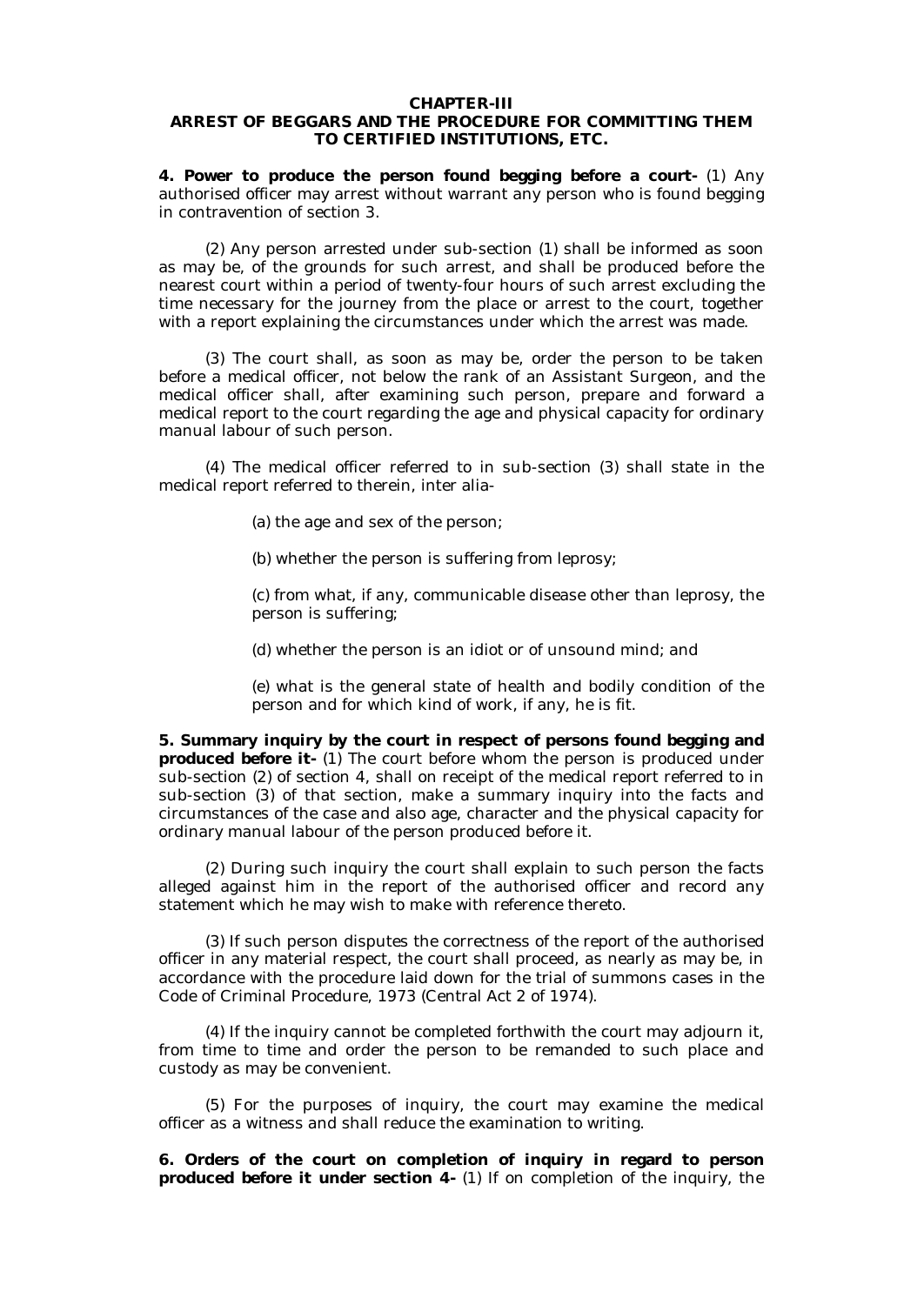court is not satisfied that the person was guilty of the offence under section 3, it shall order that such person shall be released forthwith.

(2) If on completion of the inquiry, the court is satisfied that such person is guilty of the offence under section 3, it shall record a declaration that the person is a beggar and shall make further orders as provided in sub-section (3) or sub-section (4) or sub-section (5) as the case may be, unless he is, in the opinion of court, a leper or a lunatic, in which case the court shall make further orders as provided in sub-section (6).

(3) If the Court finds that the person who is declared a beggar under subsection (2) is a child, it may, subject to the provisions of section 7, deal with the case in any manner specified in section 28 of the Andhra Pradesh (Andhra Area) Children Act, 1920 (Act IV of 1920), in accordance with the provisions of that Act.

(4) If the Court finds that the person who is declared a beggar under subsection (2) has completed sixteen years of age and is physically capable of ordinary manual labour, it may, instead of sentencing him under section 27, order his detention in a work house for a specified period not less than one year but not exceeding three years:

Provided that if the Court is satisfied from the circumstances of the case that the person declared a beggar under sub-section (2) is not likely to beg again, it may,-

> (i) instead of releasing him on probation of good conduct under clause (ii) release such person after due admonition on his giving an undertaking in writing that he will not again commit an offence under section 3.

> (ii) direct that he be released on his entering into a bond with or without sureties to appear and receive sentence when called upon during such period as the Court may direct and in the mean time to be of good behaviour.

(5) If the court finds that the person who is declared a beggar under subsection (2) has completed sixteen years of age but is not physically capable of ordinary manual labour, it may, instead of sentencing him under section 27, order his detention in a special home for such period as the Court may deem fit.

(6) (a) If the Court is of opinion that the person who is declared a beggar under sub-section (2) is a leper or a lunatic, it shall record a finding to that effect and shall direct that detention ordered shall be undergone by the beggar-

> (i) if a leper, in a leper asylum appointed under section 3 of the Lepers Act, 1898 (Central Act 3 of 1898), and certified under section 11 of this Act;

> (ii) if a lunatic, in an asylum established or licensed under section 84 of the Indian Lunacy Act, 1912 (Central Act 4 of 1912) and certified under section 11 of this Act.

(b) Notwithstanding anything in the Lepers Act, 1898 (Central Act 3 of 1898), or in the Indian Lunacy Act, 1912 (Central Act 4 of 1912), in respect of any leper asylum or lunatic asylum referred to in clause (a) the Superintendent of such leper asylum or the person in charge of such lunatic asylum, as the case may be, shall also have authority to detain persons sent thereto in such asylum in accordance with the direction of the Court under this section.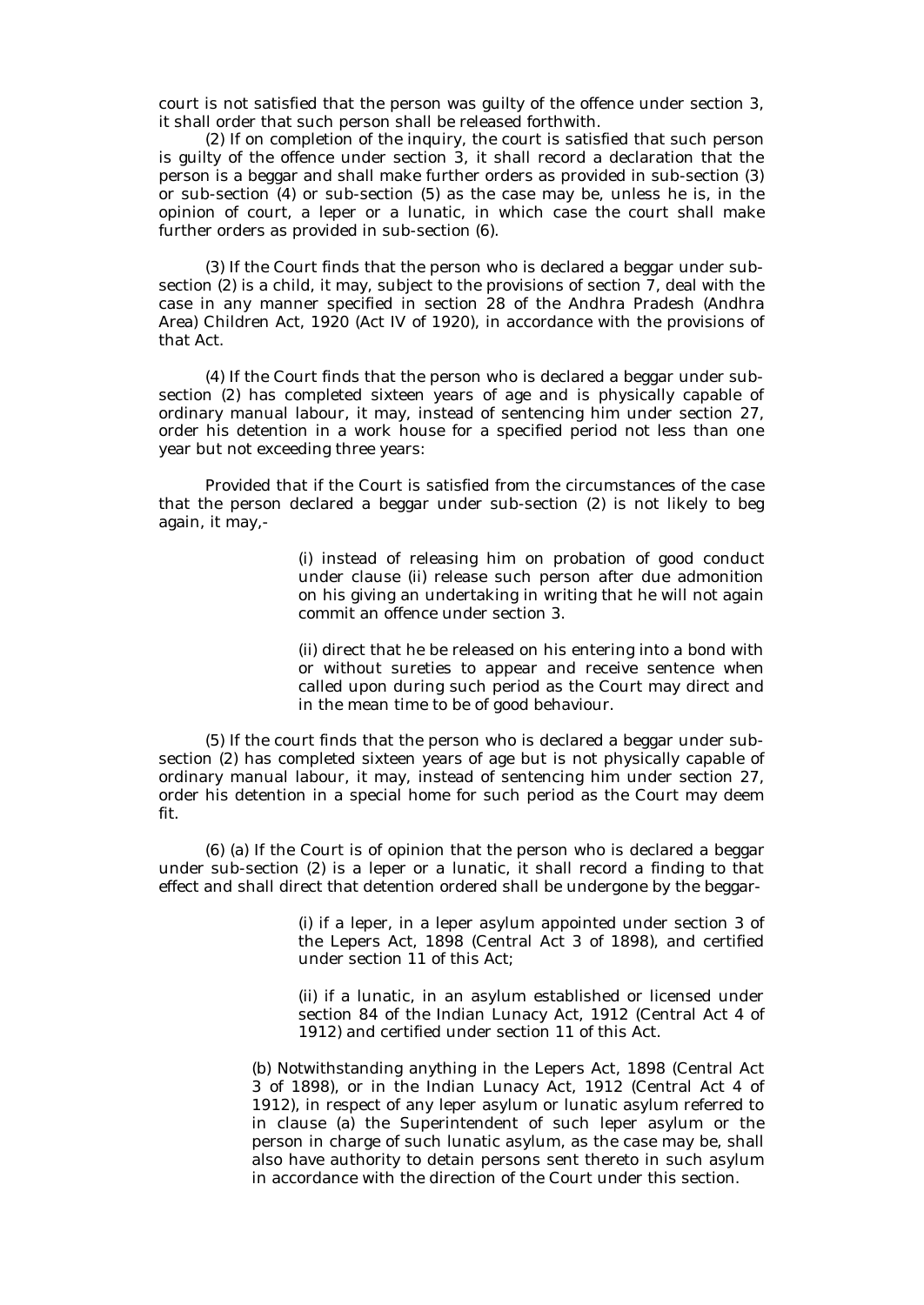**7. Order of court in regard to beggar who is a child-** Where the Court dealing with any case under sub-section (3) of section 6 finds that the person concerned,-

> (i) has no home or settled place of abode or ostensible means of subsistence, or has no parent or guardian, or has a parent or guardian who does not exercise proper guardianship; or

> (ii) is destitute and both his parents are or his surviving parent or in the case of an illegitimate child his mother, is undergoing imprisonment; or

> (iii) is under the care of a parent or guardian who by reason of criminal or drunken habits is unfit to have such care, it may order him to be sent to a school established or certified under the relevant law for the time being in force relating to children:

> Provided that where the Court is satisfied that it is inexpedient to send the offender to such school by reason of his bodily ailment or incapacity or other cause, the Court may, if separate accommodation is provided in a special home for persons who have not completed sixteen years of age, order his detention in such home for a specified period not exceeding three years:

> Provided further that where the court is satisfied that the parent or guardian of the person concerned who is bound to maintain him has sufficient means but fails to maintain him, it may order such parent or guardian to maintain him or to contribute for his maintenance such amount as may be specified in that order.

**8. Court's finding regarding age to be final-** Where a court has arrived at a finding regarding the age of a person dealt with by it under section 5, such age shall, for the purpose thereof, be deemed to be his true age, and no order or judgment of the court shall be deemed to be invalid or be liable to be questioned in appeal or revision on the ground that the age of such person was not correctly determined by the court.

**9. Court may order detention of persons wholly dependent on-** (1) When the court has ordered the detention of a person for any period in a certified institution under section 6 it may, after making such inquiry as it thinks fit, order any other person who is wholly dependent on such person to be detained in the certified institution for a like period:

Provided that no such order shall be made unless the dependent person has been given an opportunity of showing cause against such order.

(2) Where the dependent person is a child, the court may,-

(a) place the child in the custody of any suitable person, whether a relative or not, who is willing to undertake the care of such child; or

(b) send him to a school established or certified under the relevant law for the time being in force relating to children:

Provided that where the dependent person is the beggar's own child who has not completed five years of age and the beggar is an able bodied mother not being a leper or a lunatic, the child may be ordered to be detained in the same certified institution in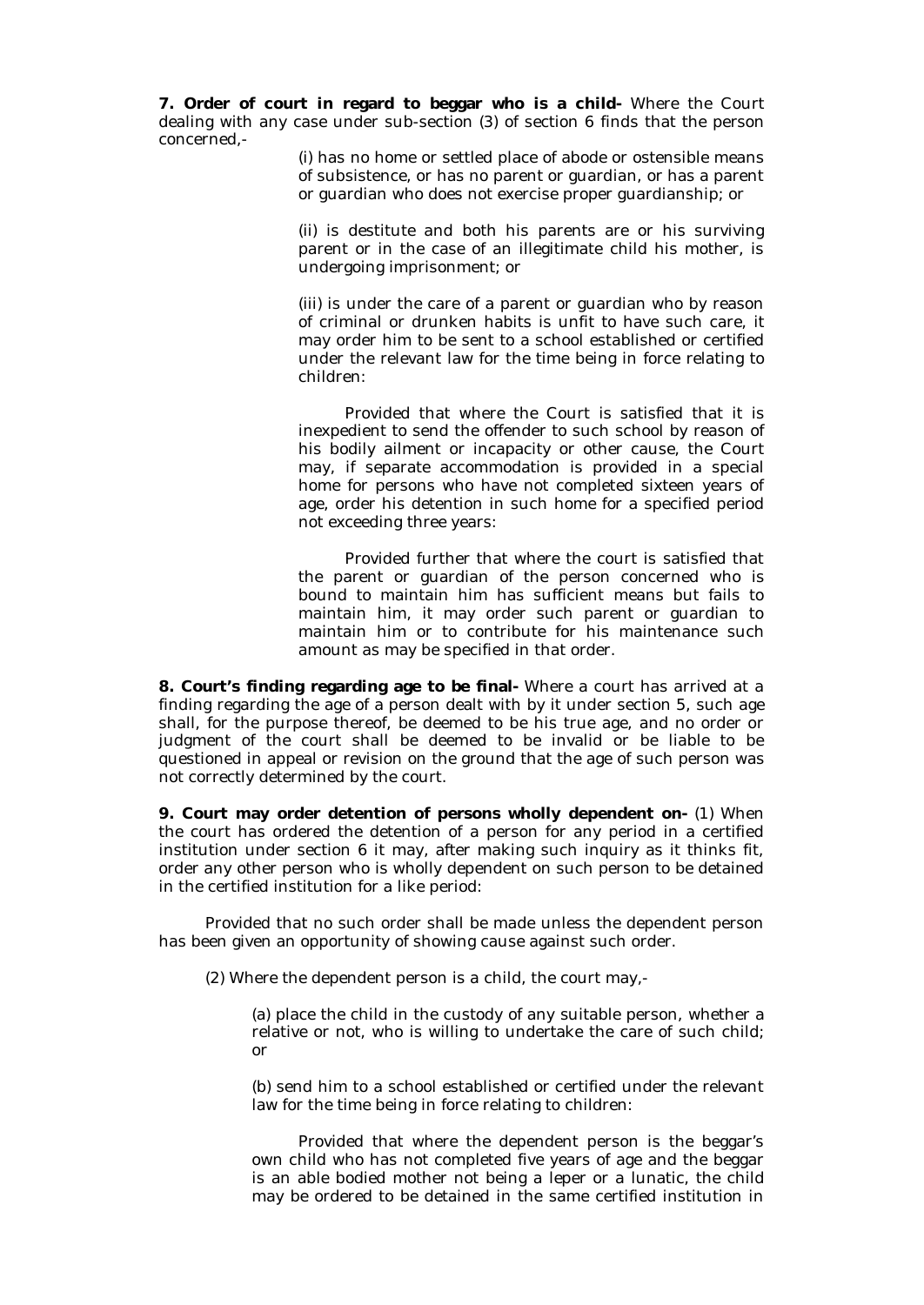which the mother is detained without being separated from the mother until it completes five years of age and thereafter dealt with as provided in this sub-section.

For the purpose of this section, the court may, if necessary, cause the dependent person to be arrested and brought before itself and sent for examination by a Medical Officer.

**10. Seizure and disposal of animals exposed or exhibited for extorting alms-** (1) Any authorised officer effecting under sub-section (1) of section 4 the arrest of a person who is found begging may seize any animal, the sore, wound, injury, deformity or disease of which was exposed or exhibited by such person with the object of obtaining or extorting alms.

(2) The authorised officer may remove the animal to any infirmary appointed under section 6 –B of the Prevention of Cruelty to Animals Act, 1890 (Central Act 11 of 1890), for detention therein and thereafter the provisions of that Act shall, mutatis mutandis, apply to such animal.

### **CHAPTER-IV CERTIFIED INSTITUTIONS AND THE AUTHORITIES FOR THEIR MANAGEMENT**

**11. Provisions of Certified Institutions-** (1) The Government shall establish and maintain one or more workhouses and one or more special homes at such place or places as they think fit; or may certify any institution not established and maintained by the Government, to be a work house or special home for the purposes of this Act.

(2) Separate accommodation for males and females shall be provided in each such certified institutions.

**12. Certified institutions to be under a Superintendent-** (1) Every certified institution shall be under the charge of a Superintendent who shall exercise such powers and perform such functions as are assigned to him by or under this Act.

(2) Every certified institution shall make provision for the residence, maintenance, physical exercise and medical care of its inmates.

(3) Every certified institution may, for the general public uplift of its inmates, provide for the following matters, namely:-

- (a) training in arts and crafts;
- (b) training in agriculture and poultry;
- (c) establishment of an industry;
- (d) primary education;
- (e) education in morals and conduct in every day life;
- (f) health and medical care.

**13. Advisory Committee-** (1) The Government may constitute for one or more certified institutions, an Advisory Committee consisting of such number of persons not exceeding twenty but not less than nine as they may appoint;

Provided that two of such persons shall be persons nominated by each local authority for whose local area the certified institution or institutions are established or certified.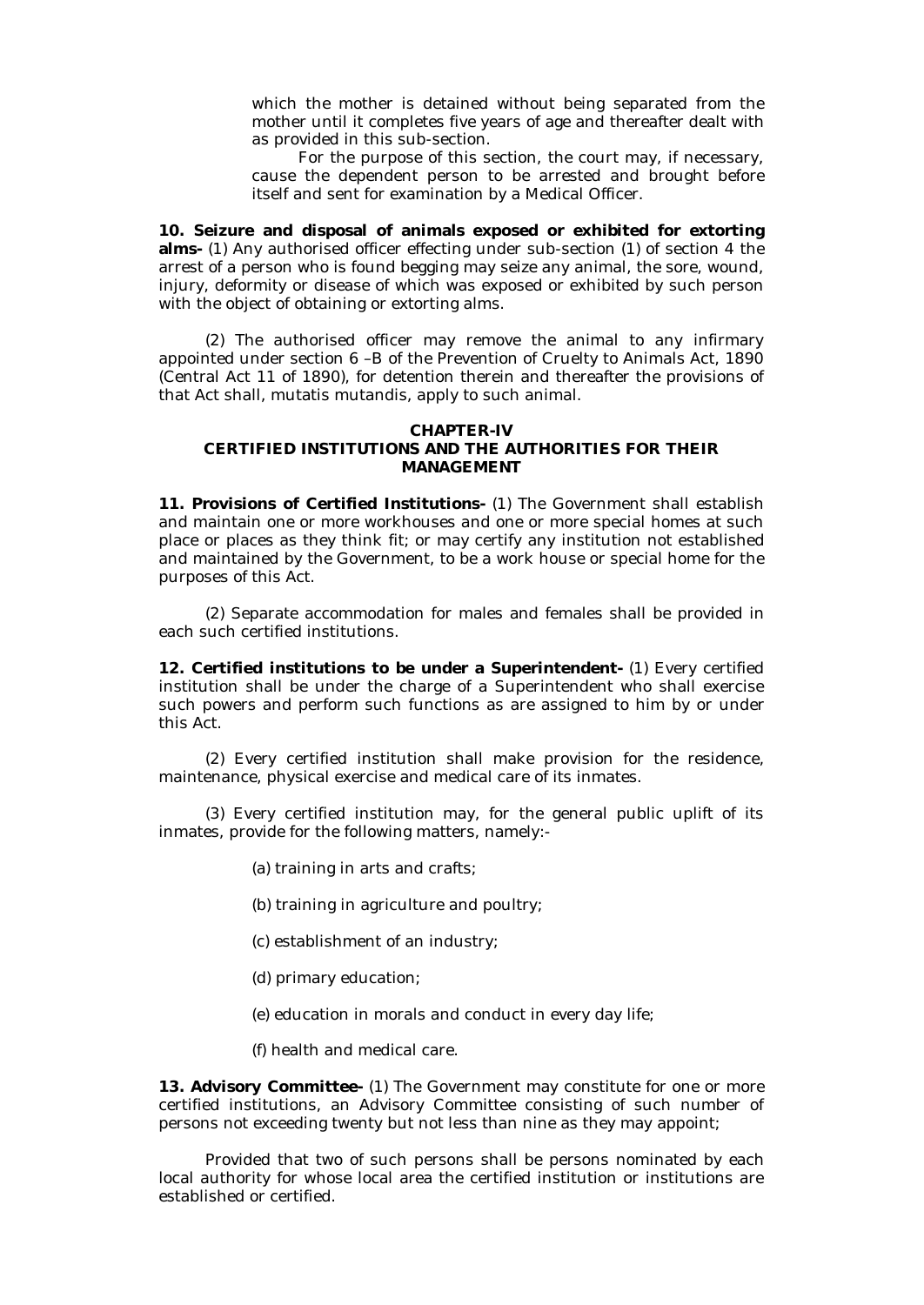(2) The Advisory Committee constituted under sub-section (1) or any member thereof may visit at all reasonable times and after due notice to the Superintendent of any certified institutions in which beggars are detained.

(3) The Advisory Committee may also-

(i) tender advice as regards management, to the Superintendent of the certified institution through the Chief Inspector or such officer as the Government may specify;

(ii) collect subscriptions towards the recurring as well as non recurring expenditure of any or all certified institutions within its jurisdiction and disburse the collections to them in the prescribed manner;

(iii) advise the Government through the Chief Inspector as regards the establishment of additional certified institution or the abolition of any certified institution within its jurisdiction;

(iv) advise the Government generally on the working of this Act in its jurisdiction and particularly on any point referred to it by the Chief Inspector or any other officer specified by the Government.

**14. Appointment of Chief Probation Inspector and Assistant Inspectors-** (1) The Government may appoint a Chief Inspector of certified institutions for the State, and Inspector and as many Assistant Inspectors as may be necessary for one or more certified institutions functioning in any area, for exercising the powers and performing the functions conferred on or entrusted to them by or under this Act.

(2) The Government may, by general or special order, define the limits within which the Inspector or each Assistant Inspector shall exercise the powers and perform the functions conferred on or entrusted to the Inspector or Assistant Inspectors by or under this Act.

(3) Subject to the provisions of this Act the Inspector and all Assistant Inspectors shall perform their functions under the general superintendence and control of the Chief Inspector and the Chief Inspector may, in addition to the powers and functions conferred on or entrusted to him, exercise any power or perform any function so conferred on or entrusted to an Inspector or Assistant Inspector.

(4) The Chief Inspector, Inspector or Assistant Inspector shall inspect every certified institution as often as necessary, but not less than once in every six months.

### **CHAPTER V**

### **MANAGEMENT OF AND DISCIPLINE IN CERTIFIED INSTITUTIONS**

**15. Mode of securing admission to certified Institutions, etc-** (1) Any beggar may present himself for admission into any certified institution and the Superintendent of the Institution shall, after satisfying himself that he is a beggar, admit him to such institution.

(2) Any beggar desirous of admission into a certified institution under sub-section (1) shall, before his admission execute an agreement to the effect that he shall abide by the rules and regulations of the institutions and comply with such general and special directions and orders as may be given at any time by the Superintendent of the institution.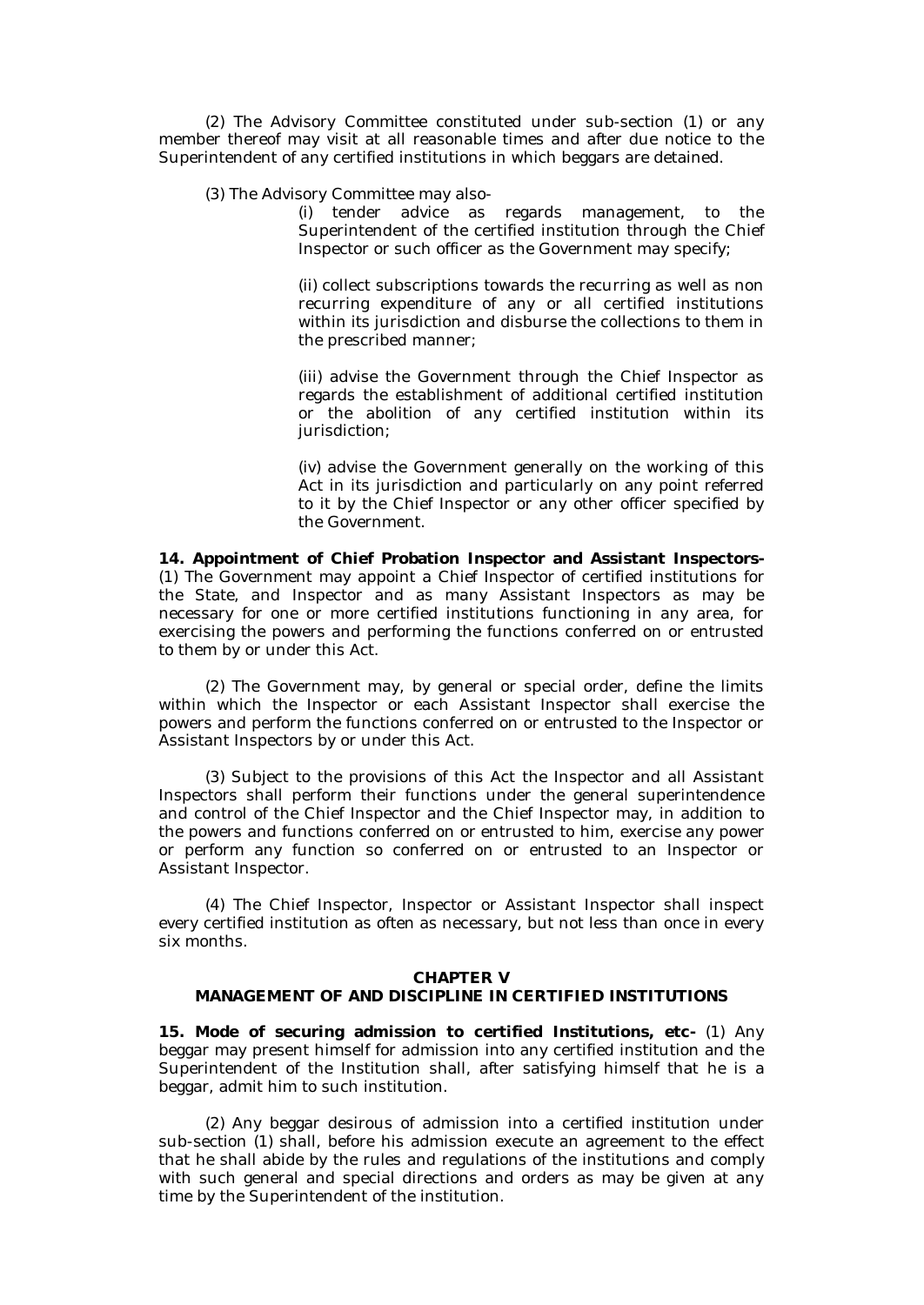(3) Such beggar may be transferred from one certified institution to another.

**16. Procedure on order of detention or sentence of imprisonment-** (1) Subject to the provisions of sub-section (2) when a person has been ordered to be detained in a certified institution under section 6, the court which ordered the detention shall forthwith forward him to the nearest certified institution with a copy of the order of detention and the person shall thereupon be handed over to the custody of the Superintendent of the institution, who shall detain him in the institution.

(2) When any such person has been sentenced to imprisonment, the court passing the sentence of imprisonment, shall forthwith forward a warrant to a jail in which he is to be confined and shall forward him to such jail with the warrant together with a copy of the order of detention. After the sentence of imprisonment is fully executed, the officer executing it shall, if detention in a certified institution for any period remains to be undergone by such person, forward him forthwith together with the copy of the order of detention to the nearest certified institution.

**17. Search of beggar received in certified Institutions and disposal of property of beggar-** (1) The Superintendent of a certified institution may order that any person received in the certified institution shall be searched, that his personal effects shall be inspected, that any money or valuables found with or on the person shall be kept in the custody of the Superintendent or disposed of in the prescribed manner, and that any effects other than money or valuables so found shall be disposed of in the prescribed manner:

Provided that a woman or female child shall be searched by a woman only and with due regard to decency.

(2) Where any such person is released or discharged from the certified institution his money and valuables, if any kept with the Superintendent shall be returned to him and if his clothing has been destroyed, he shall be provided with fresh clothing and the expenses therefor shall be borne by the Government.

**18. Management and discipline-** Persons detained in certified institutions under this Act shall be subject to such rules of management and discipline, including the imposition of manual or other work and the awarding of punishment for breach of any such rules, as may from time to time, be prescribed.

**19. Disciplinary imprisonment-** Without prejudice to any disciplinary action that may be taken under section 18, the Chief Inspector may report to the court the case of any person detained in a certified institution who habitually or wilfully refuses or neglects to comply with all or any of the rules referred to in section 18 and the court may if satisfied that the person has wilfully refused or neglected to comply with such rules convert any, period of his detention in a certified institution not exceeding three months into a term of imprisonment to a like period.

**20. Transfer from one certified institution to another-** (1) The Chief Inspector may direct that any person detained in a certified institution may be transferred therefrom to another certified institution.

(2) In directing such transfer, the Chief Inspector shall have due regard to the medical report referred to in sub-section (3) of section 4 and the directions, if any, made by the court under sub-section (6) of section 6.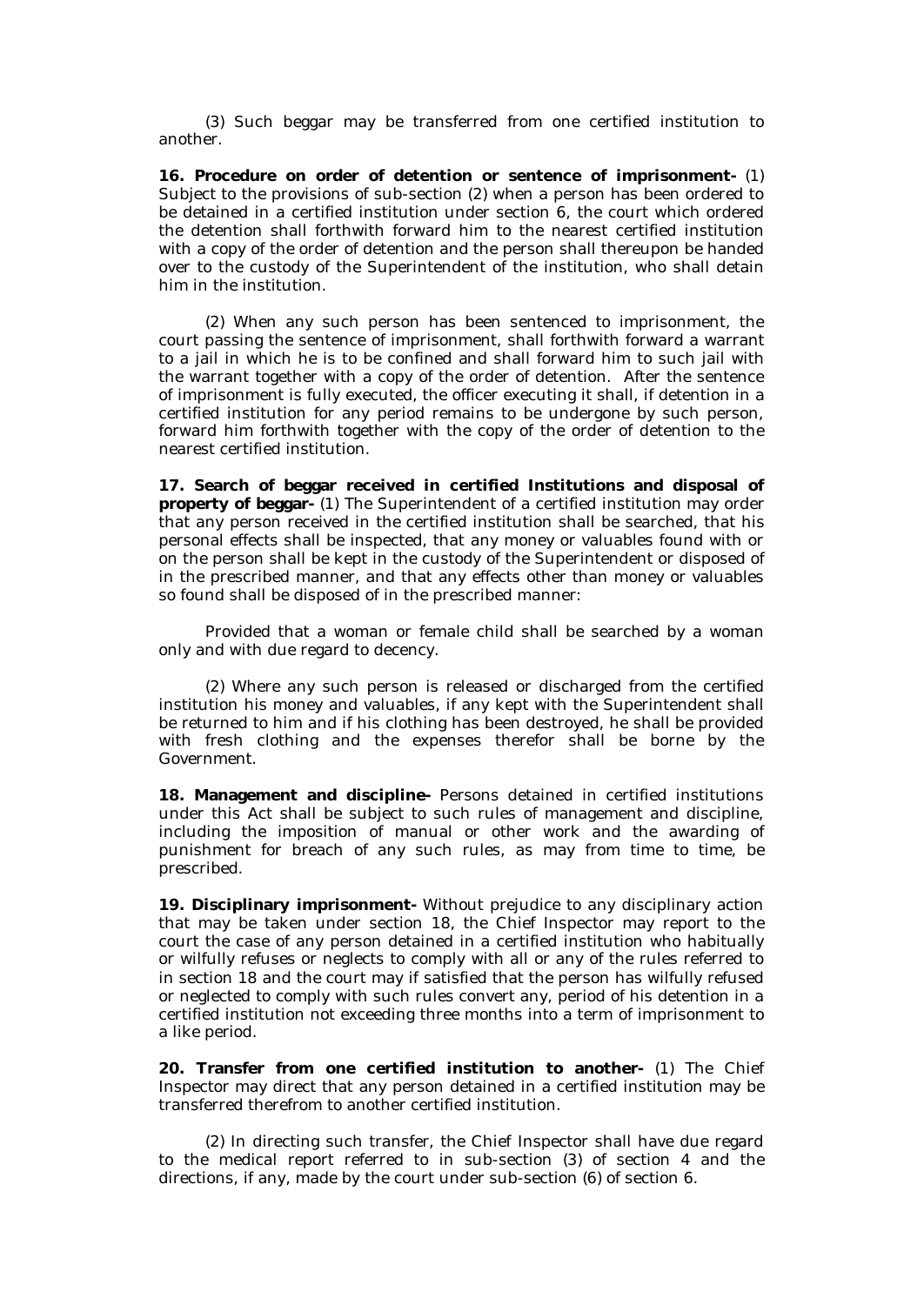**21. Release on licence-** (1) The Chief Inspector may at any time grant permission to a person detained in a certified institution to absent himself for short periods or release him by granting a licence on such terms and conditions as may be prescribed:

Provided that in urgent cases, the Superintendent of a certified institution may grant such permission for any period not exceeding fifteen days.

(2) Any licence granted under sub-section (1) shall be in force until the expiry of the term for which the person was ordered to be detained in a certified institution unless sooner revoked.

(3) The period during which such person is absent from a certified institution during the continuance of a permission or a licence granted to him under sub-section (1) shall for the purpose of computing his term of detention in a certified institution be deemed to be part of his detention.

**22. Revocation of licence-** (1) The Chief Inspector may at any time revoke a licence granted under sub-section (1) of Section 21 and thereupon the released person shall be detained in a certified institution until the expiry of the term for which he had been ordered to be detained.

(2) For the purpose of this section, the Chief Inspector may if necessary, cause the released person to be arrested and sent to nearest certified institution together with a copy of the order of detention, and thereupon the provisions of sub-section (1) of section 16 shall, so far as may be, apply.

**23. Power to release-** If the Government at any time, of their own motion or on application made to them, are satisfied that a person convicted under section 6 or section 27 and committed to a certified institution, has been cured of the disease or is in a fit state of health to earn his living or is otherwise fit to be discharged before the expiry of the period for which he has been committed, they may, by order, direct that the person so detained shall be released subject to such restrictions and conditions, if any, as may be specified in the order.

**24. Arrest of person escaping from certified institution-** Any person who leaves a certified institution without the permission of the Superintendent or fails to return thereto after the expiry of the period of absence permitted under sub-section (1) of section 21 may be arrested by an authorised officer, without warrant, and sent back to the certified institution.

**25. Transfers between certified institution and institution of like nature in different parts in India-** The Government may direct any person detained in a certified institution in this State to be transferred therefrom to any institution of a like nature in any other State in respect of which provision similar to that in this State is made by the Government of that other State under any law in force therein:

Provided that no such transfer shall be made without the previous consent of the Government of that other State.

**26. Power to take finger prints-** Every person ordered to be detained in a certified institution under this Act shall at any time allow his finger prints to be taken by the Commissioner of Police or any officer empowered by him in this behalf in the cities of Hyderabad and Secunderabad and by the District Magistrate or any officer empowered by him in this behalf elsewhere.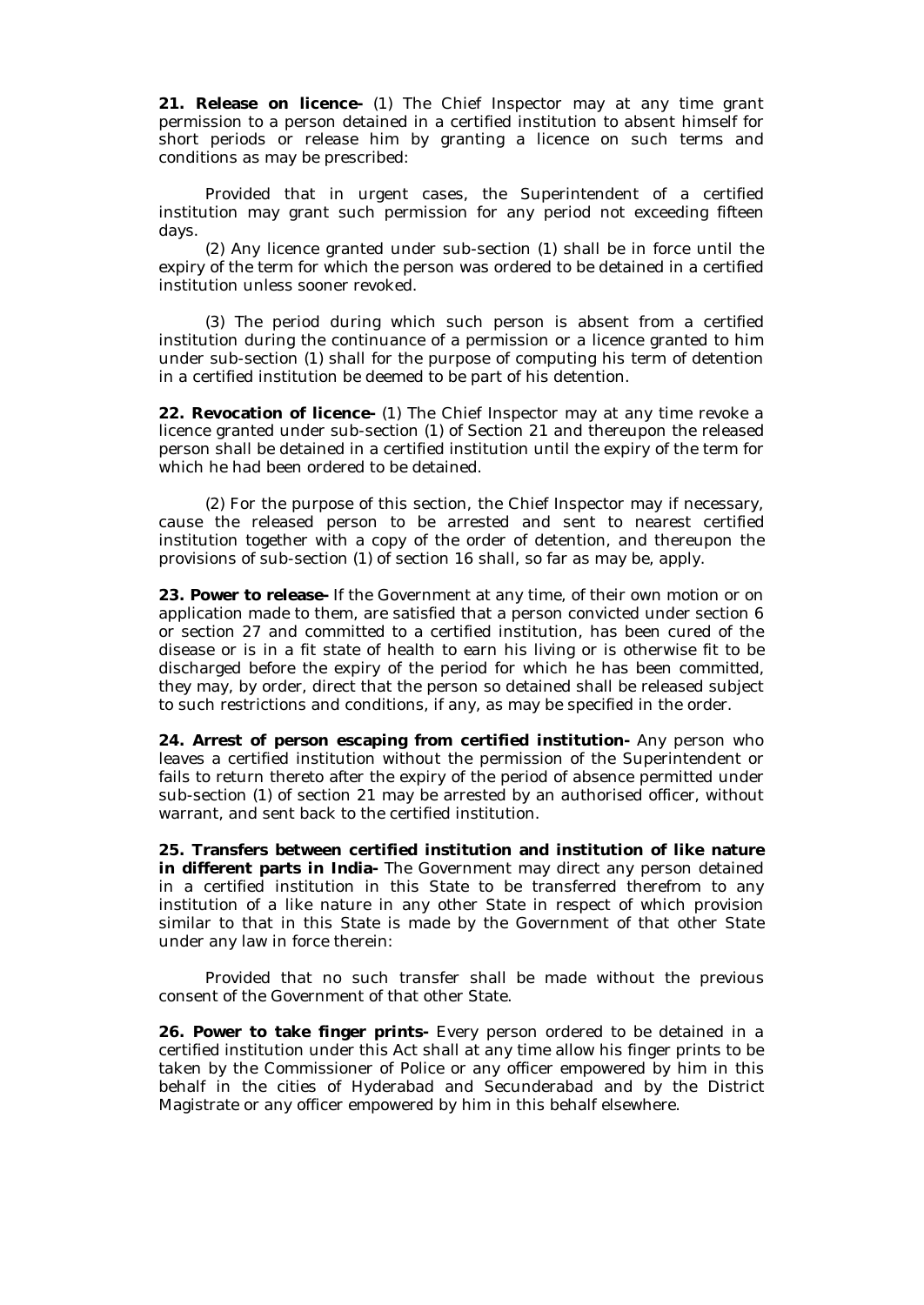### **CHAPTER-VI MISCELLANEOUS**

**27. Penalty for begging-** Whoever is found begging in contravention of the provisions of section 3 shall, on conviction, be punished with imprisonment for a term which shall not be less than six months but shall not be more than two years or with fine which may extend to two hundred rupees or with both.

(2) Whoever, after having been convicted under sub-section (1), is again convicted for a second time, he shall be punished with imprisonment for a term which shall be not less than two years but shall not be more than three years.

(3) Whoever, after having been convicted under sub-section (2) for a second time, is convicted again, he shall be punished with imprisonment for a term which shall not be less than three years but shall not be more than five years.

**28. Penalty for employing or causing persons to beg or using them for purposes of begging-** Whoever employs or causes any person to solicit or receive alms, or whoever having the custody, charge or care of a child connives at or encourages or causes the employment of a child to solicit or receive alms or whoever uses another person or a corpse as an exhibit for the purpose of begging, shall on conviction, be punished with imprisonment for a term which shall not be less than two years but shall not be more than seven years and in case he is a beggar, thereafter with detention in a certified institution for a period of not less than one year and not more than three years or with imprisonment for a further term which may extend to one year in lieu of such detention.

**29. Penalty for refusing to give finger prints-** Whoever refuses to allow his finger prints to be taken under section 26 shall, on conviction, be liable to have his period of detention in a certified institution not exceeding three months converted to a term of imprisonment extending to a like period.

**30. Certain offences to be cognizable and non bailable-** The offence under section 28 of this Act shall be cognizable and non bailable.

**31. Persons to be deemed public servants-** All persons empowered to perform any function under this Act shall be deemed to be public servants within the meaning of section 21 of the Indian Penal Code.

**32. Detention to be deemed imprisonment for purposes of appeal and revision-** An order of detention under this Act shall be deemed to be a sentence of imprisonment for the same period, for the purposes of appeal and revision under the Code of Criminal Procedure, 1973.

**33. Power to make rules-** (1) The Government may, by notification, and subject to the condition of previous publication, make rules for carrying out all or any of the purposes of this Act.

(2) Every rule made under this section shall, immediately after it is made, be laid before each House of the State Legislature, if it is in session and if it is not in session, in the session immediately following for a total period of fourteen days, which may be comprised in one session or in two successive sessions and if, before the expiration of the session in which it is so laid or the session immediately following, both Houses agree in making any modification in the rule or in the annulment of the rule, the rule shall, from the date on which the modification or annulment is notified, have effect only in such modified form or shall stand annulled, as the case may be, so however that any such modification, or annulment shall be without prejudice to the validity of any thing previously done under that rule.